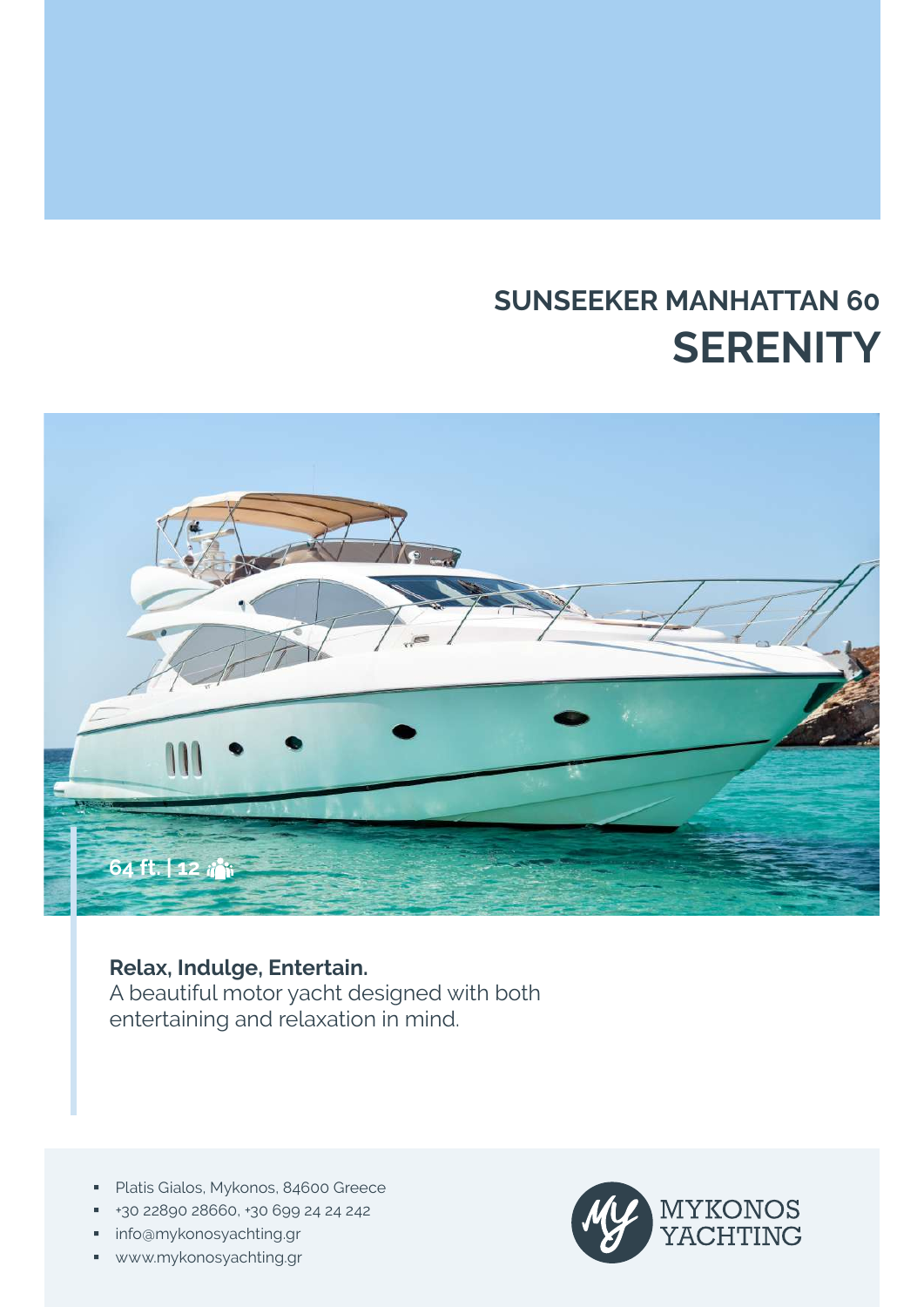





"Serenity", our Sunseeker Manhattan 60 Flybridge, is a remarkable motor yacht, whether you want to get on board for a short or a long break. Designed with both entertainment and relaxation in mind, you wilt definitely fall in love with her flybridge; an elegant space, where you can experience cruising in the open sea.

Except for the flybridge, which is considered as her "centerpiece", everything about this beautiful yacht was thoughtfully created, so that guests can unwind and enjoy the surroundings in the most indulging way. Therefore, you will be surprised by the vast array of social spaces she offers.

Below deck, there are plenty of stylish areas for you and your loved ones to relax; a master stateroom with a queen-sized bed, a VIP stateroom featuring a double bed, as well as an extra stateroom that can comfortably accommodate two distinctive guests of yours, all equipped with TV displays. Please keep in mind that your privacy is guaranteed, as there is a separate stateroom for the crew. -

With her intelligent arrangement and practical features, the Sunseeker Manhattan 60 Flybridge is definitely a perfect option for those who want to get away from everyday routine without sacrificing their comfort.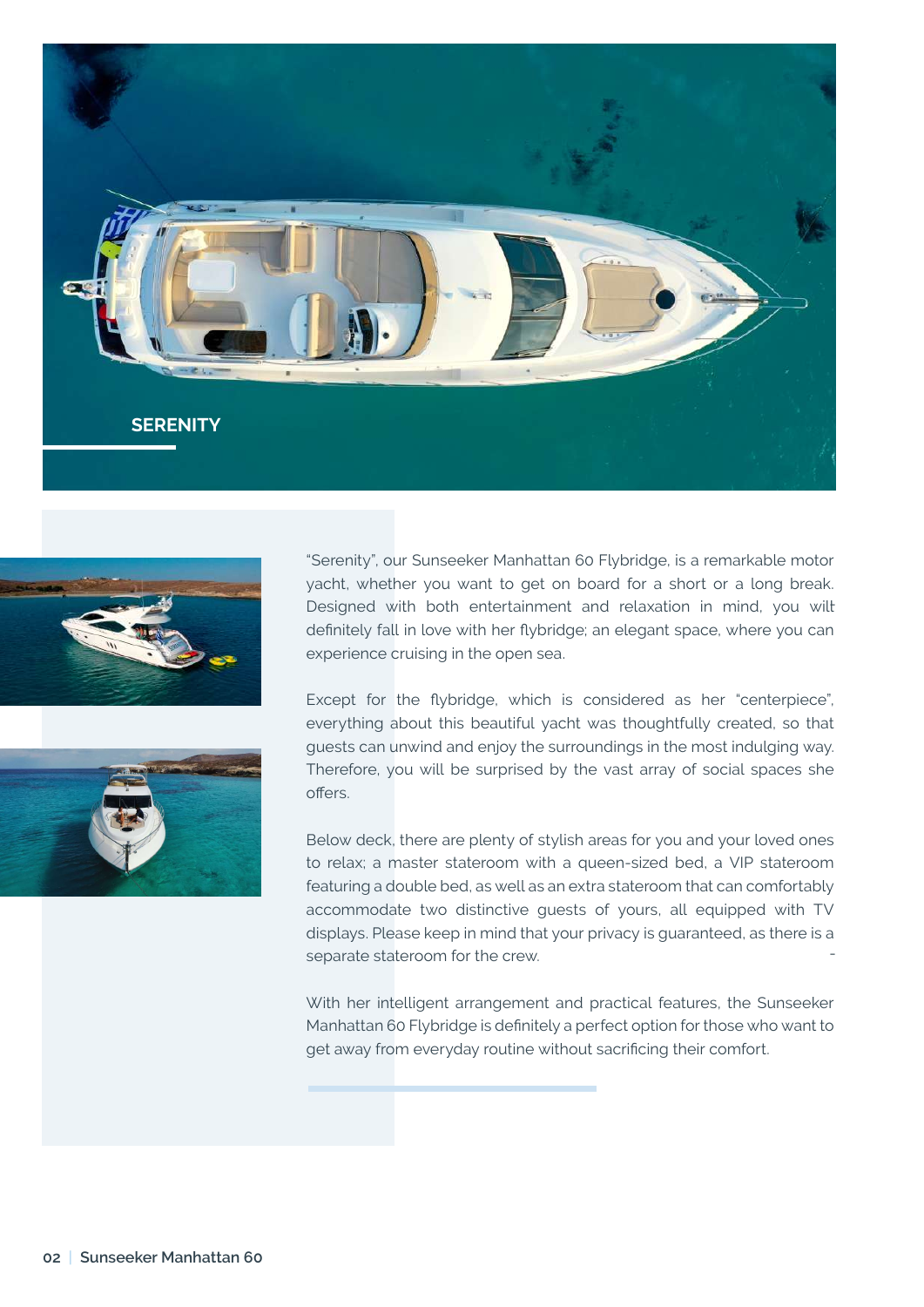



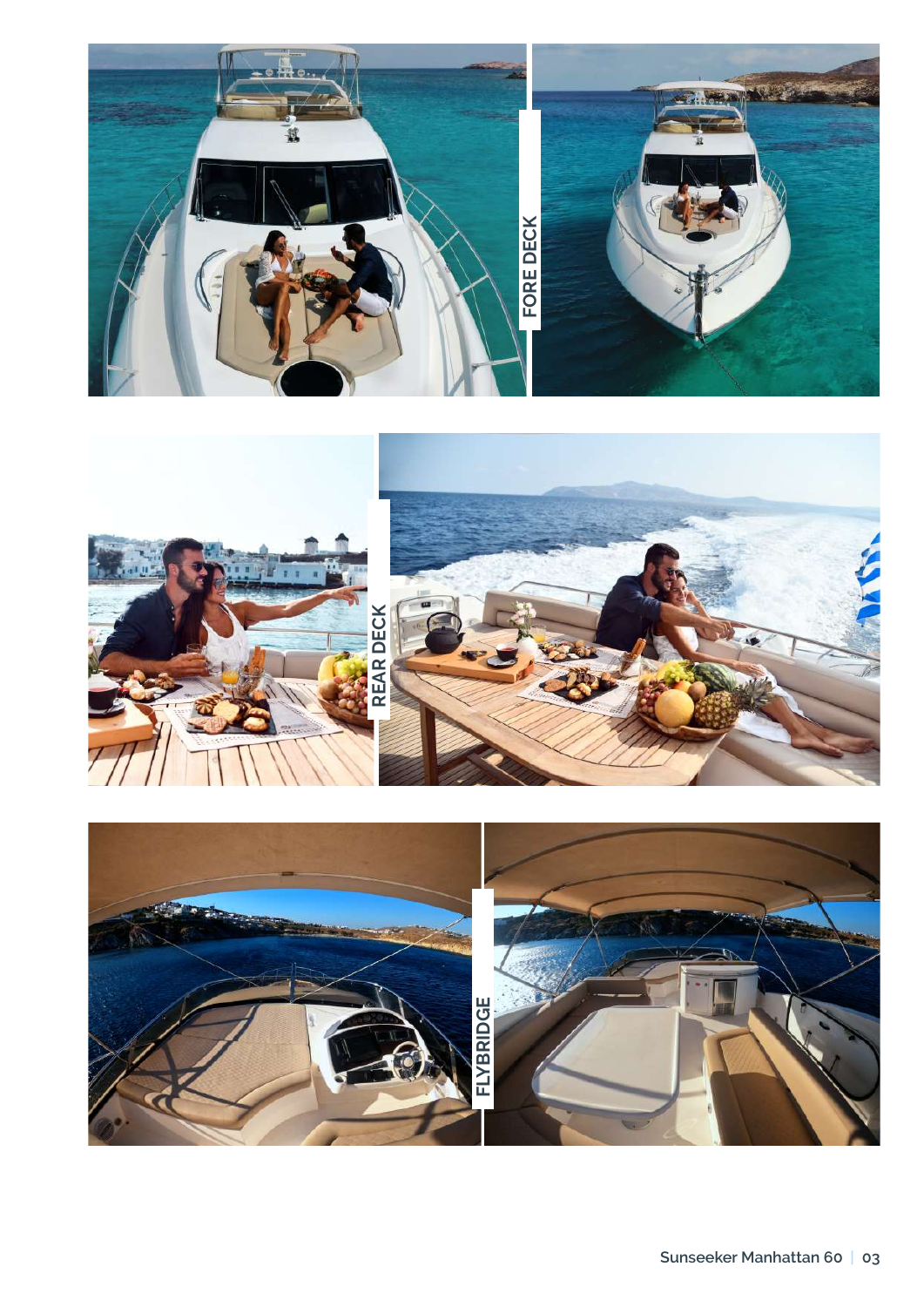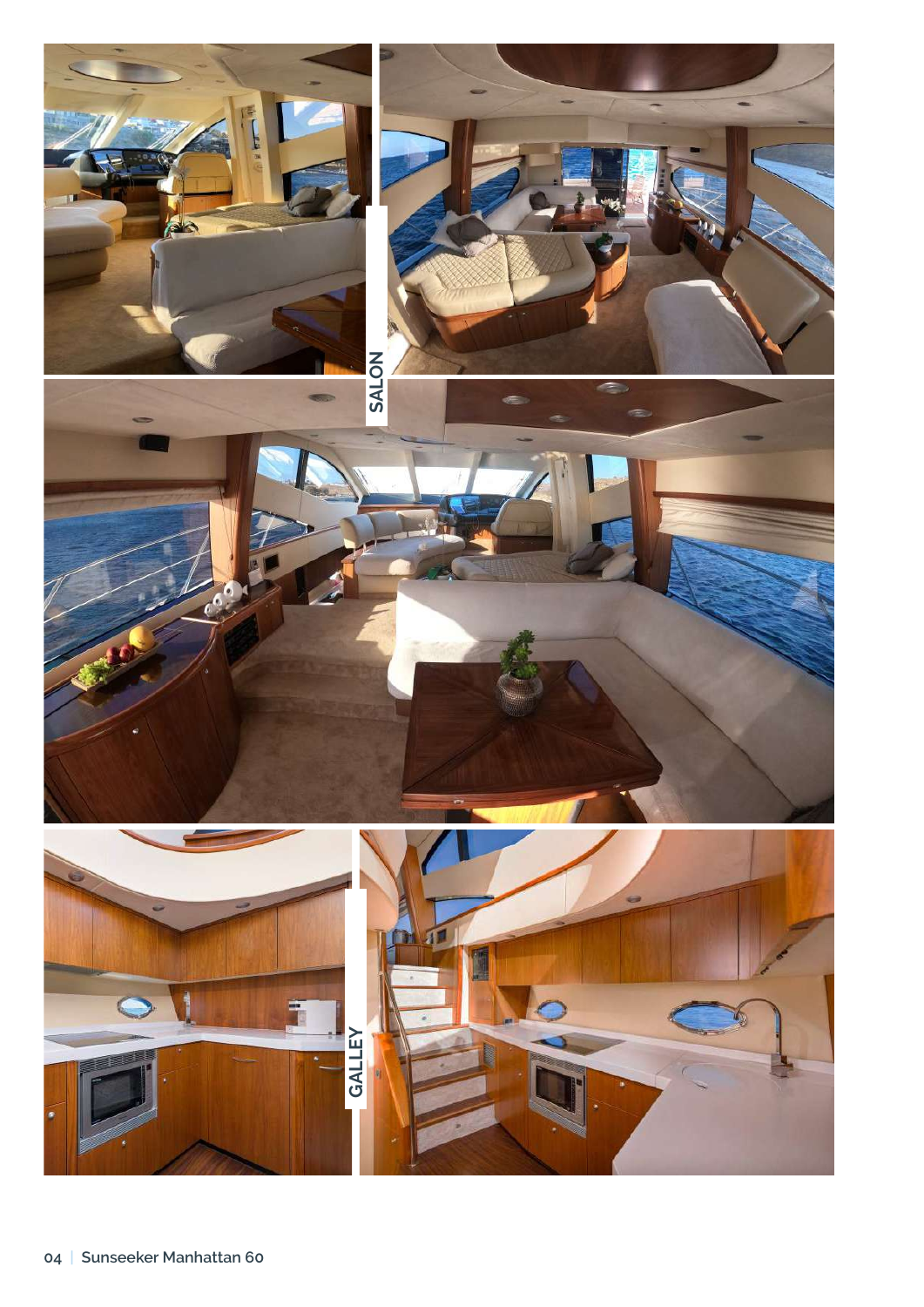





Sunseeker Manhattan 60 | 05